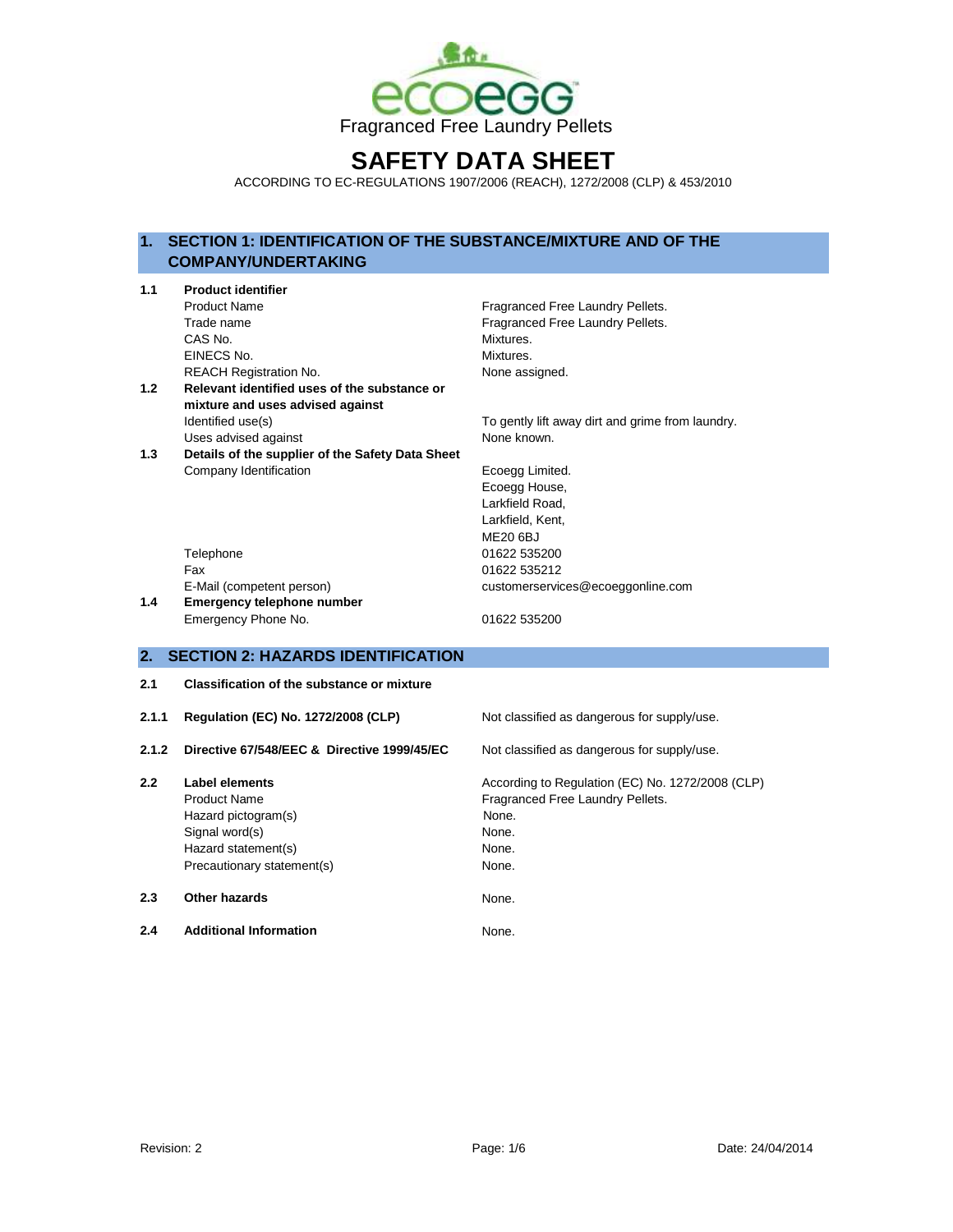

# **3. SECTION 3: COMPOSITION/INFORMATION ON INGREDIENTS**

#### **3.1 Mixtures**

EC Classification No. 1272/2008

| Hazardous ingredient(s)                                                       | %W/W      | CAS No.    | EC No.          | <b>REACH</b><br><b>Registration No.</b> | Hazard pictogram(s) and<br>Hazard statement(s)                                |
|-------------------------------------------------------------------------------|-----------|------------|-----------------|-----------------------------------------|-------------------------------------------------------------------------------|
| Sulfonic acids, C14-16-<br>alkane hydroxy and C14-<br>16-alkene, sodium salts | $30 - 40$ | 68439-57-6 | 270-407-8       | 01-2119513401-<br>57-0000               | GHS07. Skin Irrit. 2: H315.<br>GHS05, Eye Dam. 1; H318                        |
| Sodium carbonate                                                              | $20 - 25$ | 497-19-8   | 207-838-8       | 01-2119485498-<br>19-0000               | GHS07, Eye Irrit. 2; H319                                                     |
| Disodium metasilicate                                                         | $1 - 10$  | 6834-92-0  | 229-912-9       | 01-2119449811-<br>37-0000               | GHS05, Skin Corr. 1B;<br>H314, GHS07, STOT SE 3:<br>H <sub>335</sub>          |
| Dodecan-1-ol.<br>ethoxylated                                                  | $1 - 10$  | 9002-92-0  | $500 - 002 - 6$ | 01-2119968561-<br>30-0000               | GHS05, Eye Dam. 1; H318,<br>GHS07, Acute Tox. 4; H302,<br>Skin Irrit. 2; H315 |

### EC Classification No. 67/548/EEC

| Hazardous ingredient(s) | %W/W      | CAS No.    | EC No.          | <b>REACH</b>            | <b>EC Classification and Risk</b> |
|-------------------------|-----------|------------|-----------------|-------------------------|-----------------------------------|
|                         |           |            |                 | <b>Registration No.</b> | <b>Phrases</b>                    |
| Sulfonic acids, C14-16- | $30 - 40$ | 68439-57-6 | 270-407-8       | 01-2119513401-          | Xi: R38, R41                      |
| alkane hydroxy and C14- |           |            |                 | 57-0000                 |                                   |
| 16-alkene, sodium salts |           |            |                 |                         |                                   |
| Sodium carbonate        | $20 - 25$ | 497-19-8   | 207-838-8       | 01-2119485498-          | Xi: R36                           |
|                         |           |            |                 | 19-0000                 |                                   |
| Disodium metasilicate   | $1 - 10$  | 6834-92-0  | 229-912-9       | 01-2119449811-          | C: R34, Xi; R37                   |
|                         |           |            |                 | 37-0000                 |                                   |
| Dodecan-1-ol.           | $1 - 10$  | 9002-92-0  | $500 - 002 - 6$ | 01-2119968561-          | None                              |
| ethoxylated             |           |            |                 | 30-0000                 |                                   |

## **3.2 Additional Information**

For full text of H/P phrases see section 16.

# **4. SECTION 4: FIRST AID MEASURES**



**4.1 Description of first aid measures**

- **4.2 Most important symptoms and effects, both acute and delayed**
- **4.3 Indication of any immediate medical attention and special treatment needed**

Inhalation **Inhalation** Unlikely to be hazardous by inhalation unless present as a dust. IF INHALED: Remove person to fresh air and keep comfortable for breathing. Skin Contact **Wash skin with water.** Wash skin with water. Eye Contact Hold eye open and rinse slowly and gently with water for 15- 20 minutes. Ingestion **Ingestion** Wash out mouth with water.

None anticipated.

Unlikely to be required but if necessary treat symptomatically.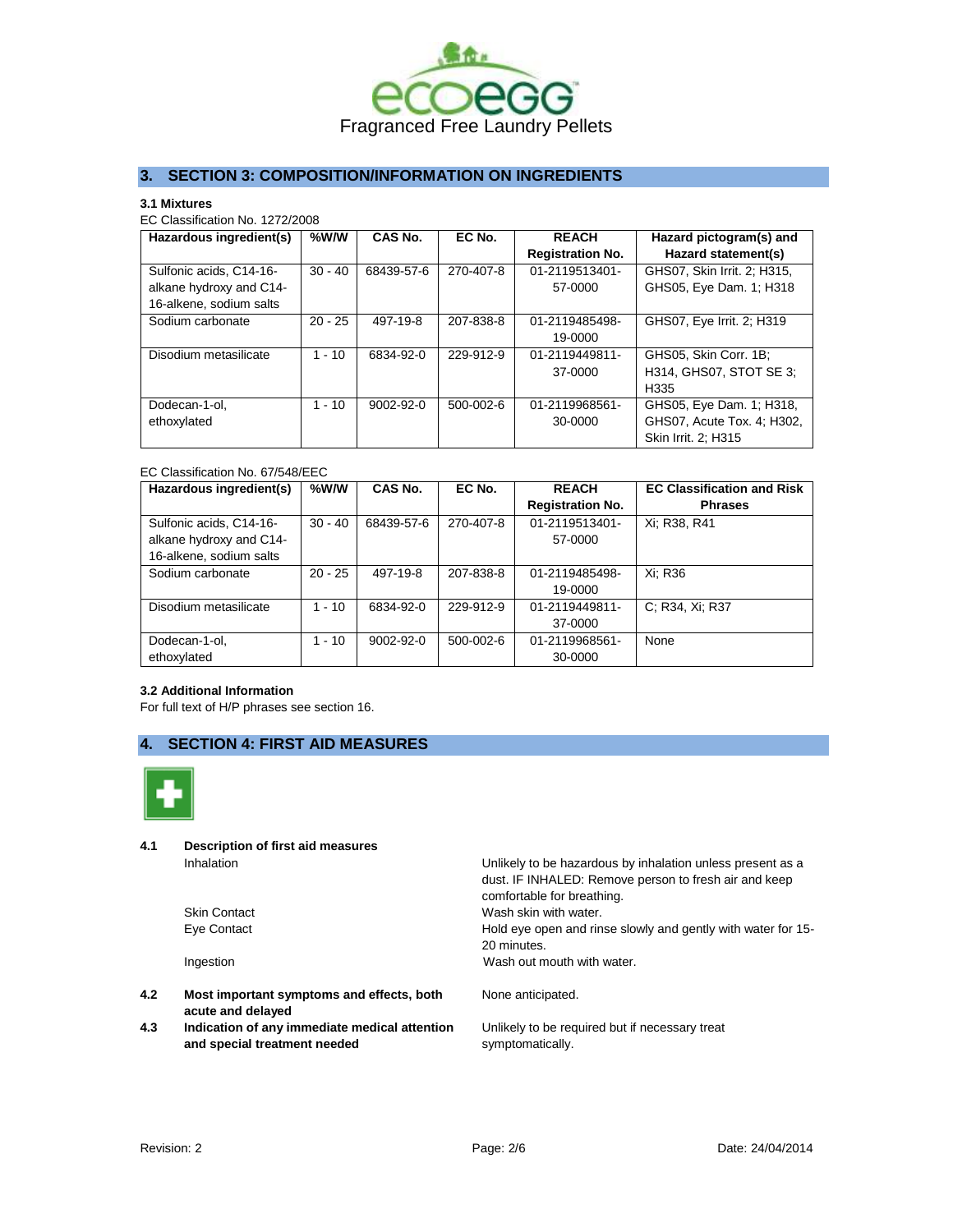

## **5. SECTION 5: FIRE-FIGHTING MEASURES**

- **5.1 Extinguishing Media** Suitable Extinguishing Media **As appropriate for surrounding fire.** Unsuitable Extinguishing Media None Known.
- **5.2 Special hazards arising from the substance or mixture**
- 

None known.

**5.3 Advice for fire-fighters Fire fighters** Fire fighters should wear complete protective clothing including self-contained breathing apparatus.

## **6. SECTION 6: ACCIDENTAL RELEASE MEASURES**

| 6.1 | Personal precautions, protective equipment and<br>emergency procedures | Wear protective gloves. Wash hands thoroughly after<br>handling. |
|-----|------------------------------------------------------------------------|------------------------------------------------------------------|
| 6.2 | <b>Environmental precautions</b>                                       | Prevent liquid entering watercourses and sewers.                 |
| 6.3 | Methods and material for containment and                               | Collect mechanically and dispose of according to Section         |
|     | cleaning up                                                            | 13.                                                              |
| 6.4 | Reference to other sections                                            | See Also Section: 8.                                             |

## **7. SECTION 7: HANDLING AND STORAGE**

- 
- **7.2 Conditions for safe storage, including any incompatibilities** Storage Temperature **Ambient.** Storage Life Storage Life Stable under normal conditions. Incompatible materials **Specific end use(s)** None known.<br> **Specific end use(s)** To gently lift and the specific end use(s) **7.3 Specific end use(s)** To gently lift away dirt and grime from laundry.

**7.1 Precautions for safe handling Avoid dust generation. Wash hands thoroughly after** handling. Keep container closed when not in use. Protect from moisture.

# **8. SECTION 8: EXPOSURE CONTROLS/PERSONAL PROTECTION**

- **8.1 Control parameters**
- **8.1.1 Occupational Exposure Limits**

|       | <b>SUBSTANCE</b>              | <b>CAS No.</b> | LTEL (8 hr<br>TWA ppm) | LTEL (8 hr<br>$TWA$ mg/m <sup>3</sup> ) | <b>STEL</b><br>(ppm) | <b>STEL</b><br>$(m\alpha/m^3)$ | <b>Note</b> |
|-------|-------------------------------|----------------|------------------------|-----------------------------------------|----------------------|--------------------------------|-------------|
|       | None                          |                |                        |                                         |                      |                                |             |
| 8.1.2 | <b>Biological limit value</b> |                |                        | No information available.               |                      |                                |             |

- 
- **8.2 Exposure controls**
- **8.2.1 Appropriate engineering controls** No special measures are required.
- **8.2.2 Personal protection equipment**
	-

**8.1.3 PNECs and DNELs** No information available.

Eye/face protection example and the Not normally required. Dust: Wear suitable eye/face protection.

Skin protection (Hand protection/ Other) Not normally required.

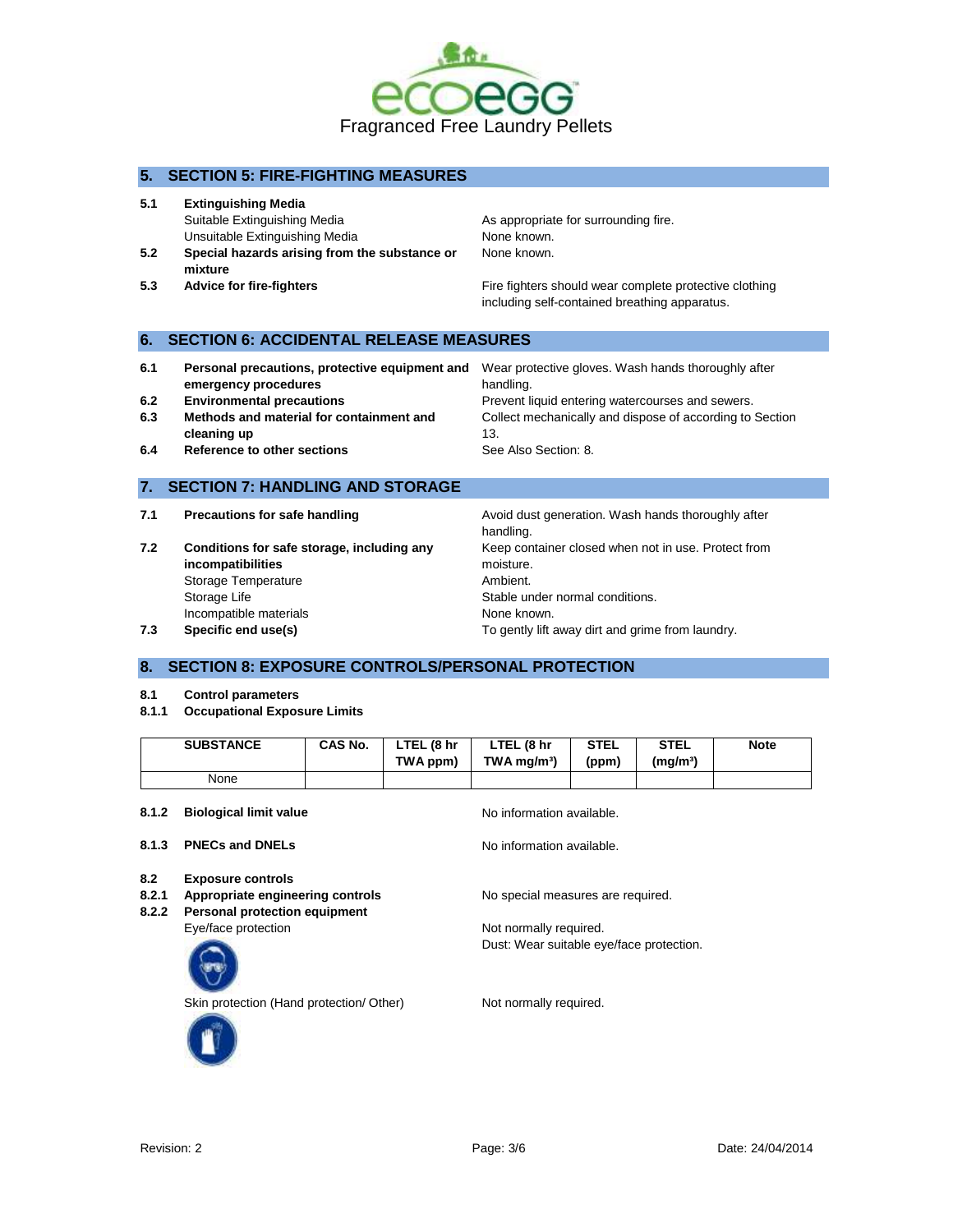



Thermal hazards **Not applicable**.

Respiratory protection **Normally no personal respiratory protection** is necessary. Dust: A suitable dust mask or dust respirator with filter type P (EN143 or EN405) may be appropriate.

**8.2.3 Environmental Exposure Controls Prevent liquid entering watercourses and sewers.** 

## **9. SECTION 9: PHYSICAL AND CHEMICAL PROPERTIES**

#### **9.1 Information on basic physical and chemical**

**properties** Appearance Solid. Odour **Odourless.** Odour Threshold Not applicable. pH 8.0 – 10.5 (10% Water) Melting Point/Freezing Point Not applicable. Initial boiling point and boiling range 109°C Flash point **Not applicable.** Evaporation rate **Not applicable**. Flammability (solid, gas) Non-flammable. Upper/lower flammability or explosive limits Not applicable. Vapour pressure and the Not applicable. Vapour density and the set of the Not applicable. Specific Gravity  $0.9 - 1.0$  g/cm<sup>3</sup> Solubility(ies) Solubility(ies) Completely miscible with water. Partition coefficient: n-octanol/water Not applicable. Auto-ignition temperature 423°C Decomposition Temperature Not applicable. Viscosity **Not applicable.** Explosive properties explosive. Oxidising properties **Not oxidising.** Not oxidising. **9.2 Other information None.** None.

# **10. SECTION 10: STABILITY AND REACTIVITY**

- **10.1 Reactivity 10.1 Reactivity Reactivity Reactivity Stable under normal conditions.**
- **10.2 Chemical stability Stable under normal conditions.**
- **10.3 Possibility of hazardous reactions Stable under normal conditions.**
- **10.4 Conditions to avoid 10.4 Conditions to avoid Protect from moisture.**
- **10.5 Incompatible materials None known. None known.**
- **10.6 Hazardous Decomposition Product(s)** Carbon monoxide, Carbon dioxide, Sulphur oxides.

# **11. SECTION 11: TOXICOLOGICAL INFORMATION**

**11.1 Information on toxicological effects Acute toxicity** Low acute toxicity. **Irritation** Non-irritant. **Corrosivity Corrosivity Note Sensitisation It is not a skin sensitiser. Repeated dose toxicity** None anticipated. **Carcinogenicity Carcinogenicity Carcinogenicity**. **Toxicity for reproduction** None anticipated. **11.2 Other information** None.

**Mutagenicity** There is no evidence of mutagenic potential.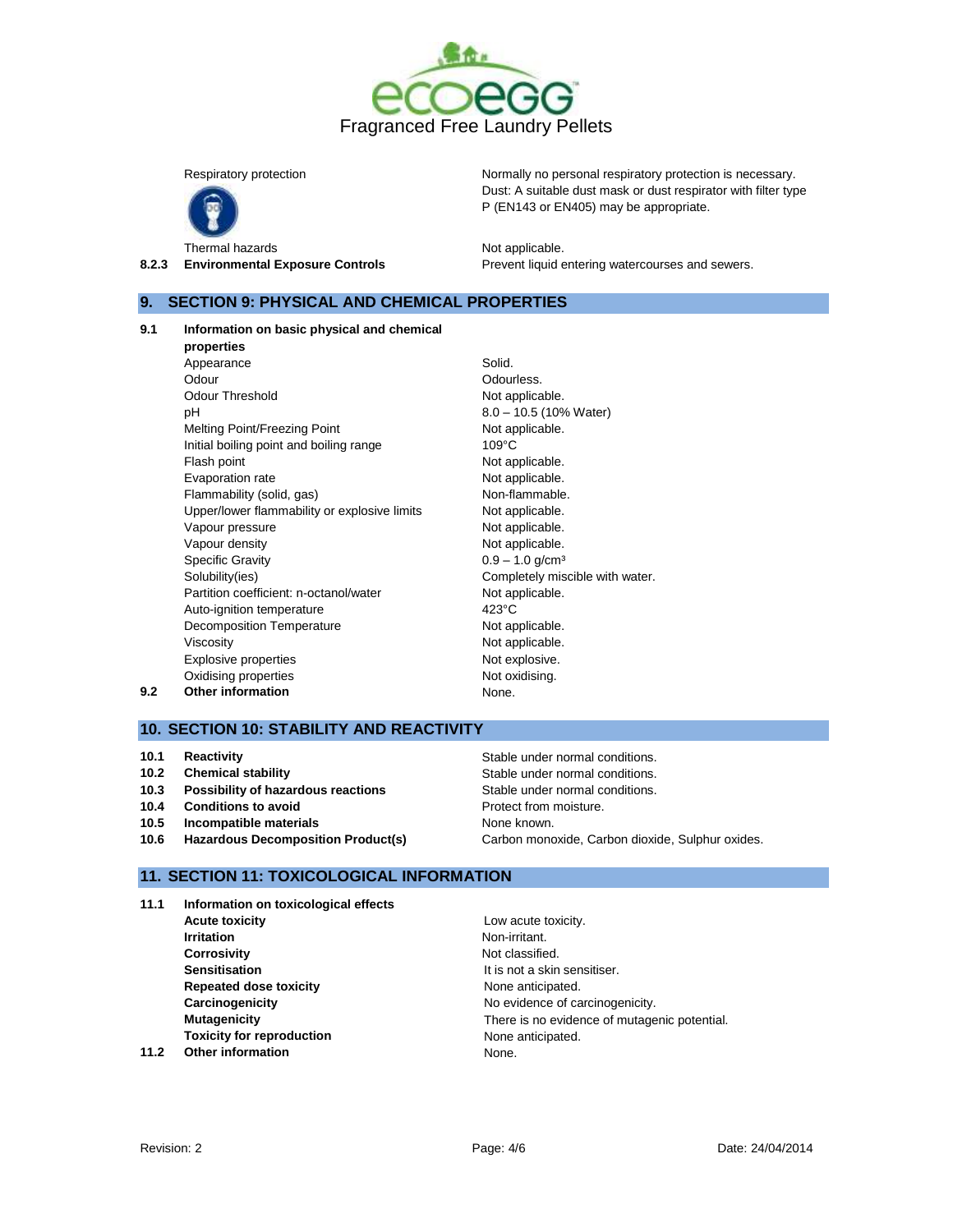

# **12. SECTION 12: ECOLOGICAL INFORMATION**

- **12.1 Toxicity 12.1 Toxicity 12.1 Toxicity 12.1 Low toxicity to aquatic organisms.**
- **12.2 Persistence and degradability** The product is biodegradable. Unlikely to persist.
- **12.3 Bioaccumulative potential** The product has low potential for bioaccumulation.
- **12.4 Mobility in soil 12.4 Mobility in soil Completely miscible with water.**
- 12.5 **Results of PBT and VPVB assessment** Not classified as PBT or vPvB.
- **12.6 Other adverse effects None known.**

## **13. SECTION 13: DISPOSAL CONSIDERATIONS**

- **13.1 Waste treatment methods Dispose at suitable refuse site.**
- 

**13.2 Additional Information** Disposal should be in accordance with local, state or national legislation.

# **14. SECTION 14: TRANSPORT INFORMATION**

Not classified as dangerous for transport.

| 14.1 | <b>UN number</b>                           | Not applicable. |
|------|--------------------------------------------|-----------------|
| 14.2 | <b>UN Proper Shipping Name</b>             | Not applicable. |
| 14.3 | Transport hazard class(es)                 | Not applicable. |
| 14.4 | <b>Packing Group</b>                       | Not applicable. |
| 14.5 | <b>Environmental hazards</b>               | Not applicable. |
| 14.6 | Special precautions for user               | Not applicable. |
| 14.7 | Transport in bulk according to Annex II of | Not applicable. |
|      | MARPOL73/78 and the IBC Code               |                 |

## **15. SECTION 15: REGULATORY INFORMATION**

| 15.1 | Safety, health and environmental<br>regulations/legislation specific for the substance<br>or mixture                                          |                               |
|------|-----------------------------------------------------------------------------------------------------------------------------------------------|-------------------------------|
|      | 15.1.1 EU regulations                                                                                                                         |                               |
|      | Authorisations and/or restrictions on use                                                                                                     |                               |
|      | Candidate List of Substances of Very High Concern<br>for Authorisation                                                                        | All chemicals are not listed. |
|      | REACH: Annex XIV List of substances subject to<br>authorisation                                                                               | All chemicals are not listed. |
|      | REACH: Annex XVII Restrictions on the<br>manufacture, placing on the market and use of<br>certain dangerous substances, mixtures and articles | All chemicals are not listed. |
|      | Community Rolling Action Plan (CoRAP);<br>Draft 26/03/2014                                                                                    | All chemicals are not listed. |
|      | 15.1.2 National regulations                                                                                                                   | None.                         |
| 15.2 | <b>Chemical Safety Assessment</b>                                                                                                             | Not available.                |

## **16. SECTION 16: OTHER INFORMATION**

**The following sections contain revisions or new statements:** 1-16.

### **LEGEND**

| LTEL        | Long Term Exposure Limit                 |
|-------------|------------------------------------------|
| STEL        | Short Term Exposure Limit                |
| <b>DNEL</b> | Derived No Effect Level                  |
| <b>PNEC</b> | <b>Predicted No Effect Concentration</b> |
| <b>PBT</b>  | Persistent. Bioaccumulative and Toxic    |
| vPvB        | very Persistent and very Bioaccumulative |